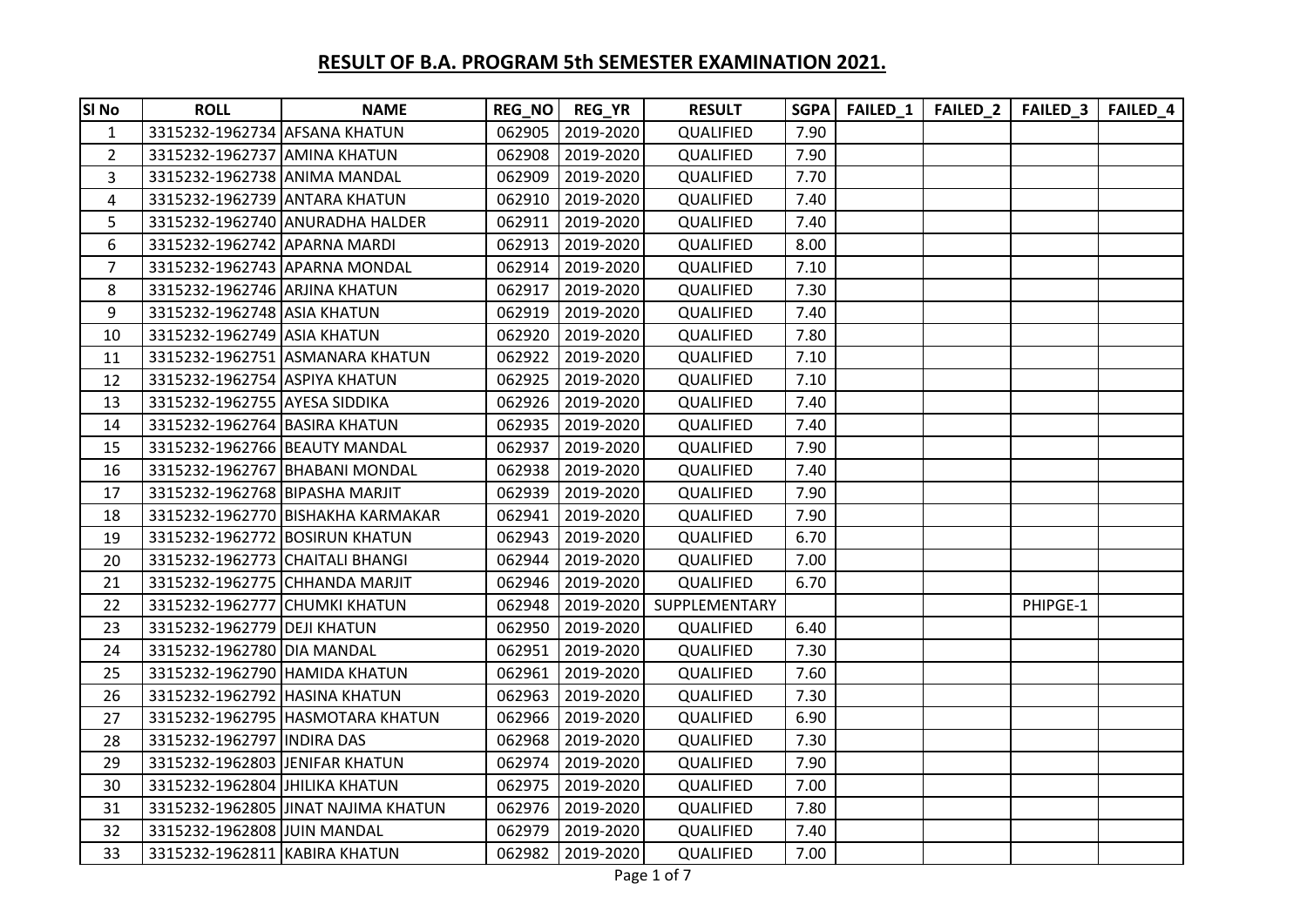| SI No | <b>ROLL</b>                    | <b>NAME</b>                      |        | REG_NO   REG_YR  | <b>RESULT</b>                  |      |          |          | SGPA   FAILED_1   FAILED_2   FAILED_3 | <b>FAILED_4</b> |
|-------|--------------------------------|----------------------------------|--------|------------------|--------------------------------|------|----------|----------|---------------------------------------|-----------------|
| 34    | 3315232-1962812 KABITA KHATUN  |                                  | 062983 | 2019-2020        | QUALIFIED                      | 7.90 |          |          |                                       |                 |
| 35    | 3315232-1962814 KAKOLI SOREN   |                                  |        | 062985 2019-2020 | QUALIFIED                      | 7.10 |          |          |                                       |                 |
| 36    | 3315232-1962819 KOBITA KATUN   |                                  | 062990 | 2019-2020        | QUALIFIED                      | 7.30 |          |          |                                       |                 |
| 37    | 3315232-1962820 KOKOLA KHATUN  |                                  | 062991 | 2019-2020        | QUALIFIED                      | 7.70 |          |          |                                       |                 |
| 38    | 3315232-1962823 LAILY KHATUN   |                                  | 062994 | 2019-2020        | QUALIFIED                      | 7.60 |          |          |                                       |                 |
| 39    | 3315232-1962825 LIJA KHATUN    |                                  |        | 062996 2019-2020 | QUALIFIED                      | 7.80 |          |          |                                       |                 |
| 40    |                                | 3315232-1962831 MAHASINA KHATUN  | 063002 | 2019-2020        | QUALIFIED                      | 7.30 |          |          |                                       |                 |
| 41    |                                | 3315232-1962836 MAMOTAJ KHATUN   | 063007 | 2019-2020        | QUALIFIED                      | 7.90 |          |          |                                       |                 |
| 42    | 3315232-1962840 MARIAM SARKAR  |                                  | 063011 | 2019-2020        | QUALIFIED                      | 6.40 |          |          |                                       |                 |
| 43    |                                | 3315232-1962845 MEMRANI KHATUN   |        | 063016 2019-2020 | SUPPLEMENTARY                  |      | BNGPDS-1 | HISPDS-1 |                                       |                 |
| 44    |                                | 3315232-1962846 MEMRANI KHATUN   | 063017 | 2019-2020        | QUALIFIED                      | 7.30 |          |          |                                       |                 |
| 45    | 3315232-1962858 MONIRA KHATUN  |                                  | 063029 | 2019-2020        | SUPPLEMENTARY                  |      |          |          | PLSPGE-1                              |                 |
| 46    |                                | 3315232-1962861 MOUMITA MANDAL   |        | 063032 2019-2020 | QUALIFIED                      | 7.40 |          |          |                                       |                 |
| 47    |                                | 3315232-1962862 MOUSUMI KHATUN   | 063033 | 2019-2020        | QUALIFIED                      | 7.80 |          |          |                                       |                 |
| 48    |                                | 3315232-1962863 MOUSUMI KHATUN   |        | 063034 2019-2020 | QUALIFIED                      | 7.30 |          |          |                                       |                 |
| 49    |                                | 3315232-1962866 MURSINA KHATUN   | 063037 | 2019-2020        | QUALIFIED                      | 7.00 |          |          |                                       |                 |
| 50    |                                | 3315232-1962867 MUSREFA KHATUN   |        | 063038 2019-2020 | QUALIFIED                      | 7.10 |          |          |                                       |                 |
| 51    | 3315232-1962868 NAINA KHATUN   |                                  | 063039 | 2019-2020        | QUALIFIED                      | 6.40 |          |          |                                       |                 |
| 52    | 3315232-1962875 NASIMA KHATUN  |                                  | 063046 | 2019-2020        | QUALIFIED                      | 6.40 |          |          |                                       |                 |
| 53    | 3315232-1962878 NASRIN BEGUM   |                                  | 063049 | 2019-2020        | QUALIFIED                      | 6.80 |          |          |                                       |                 |
| 54    | 3315232-1962882 NATASA KHATUN  |                                  | 063053 | 2019-2020        | QUALIFIED                      | 6.10 |          |          |                                       |                 |
| 55    |                                | 3315232-1962883 NAYANTARA KHATUN | 063054 | 2019-2020        | QUALIFIED                      | 7.40 |          |          |                                       |                 |
| 56    |                                | 3315232-1962884 NERISHA YEASMIN  | 063055 | 2019-2020        | QUALIFIED                      | 7.90 |          |          |                                       |                 |
| 57    | 3315232-1962888 NOMITA MONDAL  |                                  | 063059 | 2019-2020        | QUALIFIED                      | 7.60 |          |          |                                       |                 |
| 58    |                                | 3315232-1962892 NURETUN KHATUN   | 063063 | 2019-2020        | QUALIFIED                      | 7.30 |          |          |                                       |                 |
| 59    | 3315232-1962894 PAPIA MANDAL   |                                  | 063065 | 2019-2020        | QUALIFIED                      | 7.70 |          |          |                                       |                 |
| 60    | 3315232-1962895 PAPIYA KHATUN  |                                  | 063066 | 2019-2020        | QUALIFIED                      | 7.60 |          |          |                                       |                 |
| 61    | 3315232-1962898 PARUL KHATUN   |                                  | 063069 | 2019-2020        | QUALIFIED                      | 6.70 |          |          |                                       |                 |
| 62    | 3315232-1962899 PARVINA KHATUN |                                  | 063070 | 2019-2020        | QUALIFIED                      | 7.90 |          |          |                                       |                 |
| 63    | 3315232-1962901 PAYEL MANDAL   |                                  | 063072 | 2019-2020        | QUALIFIED                      | 6.70 |          |          |                                       |                 |
| 64    | 3315232-1962903 PAYEL MARJIT   |                                  | 063074 | 2019-2020        | QUALIFIED                      | 7.80 |          |          |                                       |                 |
| 65    | 3315232-1962906 PINKY MONDAL   |                                  | 063077 | 2019-2020        | QUALIFIED                      | 7.90 |          |          |                                       |                 |
| 66    | 3315232-1962907 PIU PRODHAN    |                                  | 063078 | 2019-2020        | QUALIFIED                      | 6.70 |          |          |                                       |                 |
| 67    | 3315232-1962908 POLY SOREN     |                                  |        |                  | 063079 2019-2020 SUPPLEMENTARY |      |          |          | PLSPGE-1                              |                 |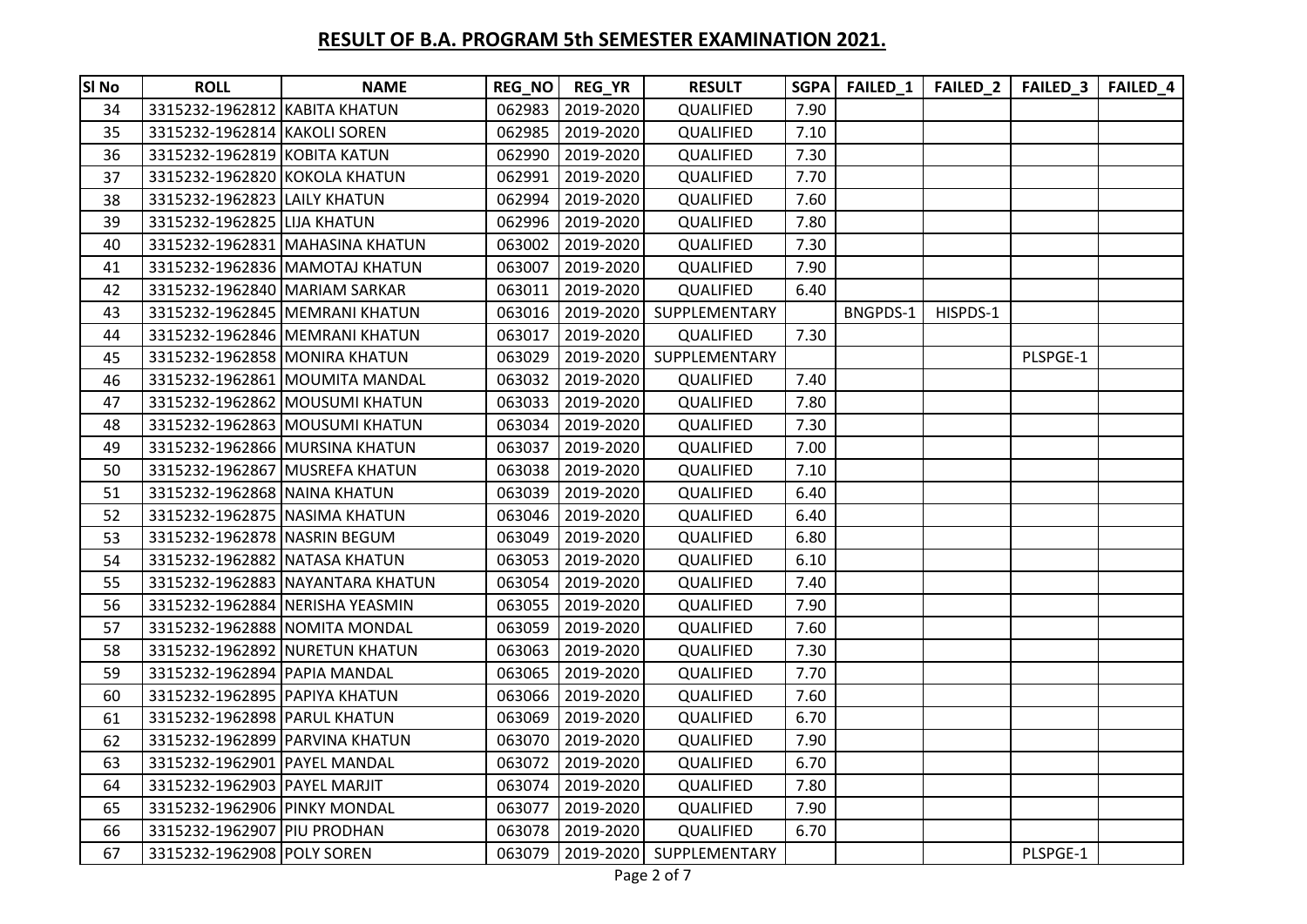| SI <sub>No</sub> | <b>ROLL</b>                    | <b>NAME</b>                      |        | REG_NO   REG_YR  | <b>RESULT</b>    | <b>SGPA</b> | FAILED <sub>1</sub> |          | FAILED_2   FAILED_3 | FAILED <sub>4</sub> |
|------------------|--------------------------------|----------------------------------|--------|------------------|------------------|-------------|---------------------|----------|---------------------|---------------------|
| 68               |                                | 3315232-1962913 PRITILATA MONDAL | 063084 | 2019-2020        | QUALIFIED        | 6.80        |                     |          |                     |                     |
| 69               | 3315232-1962915 PRIYA DAS      |                                  | 063086 | 2019-2020        | QUALIFIED        | 8.20        |                     |          |                     |                     |
| 70               | 3315232-1962916 PRIYA KHATUN   |                                  | 063087 | 2019-2020        | QUALIFIED        | 7.30        |                     |          |                     |                     |
| 71               | 3315232-1962917 PRIYA KHATUN   |                                  | 063088 | 2019-2020        | QUALIFIED        | 7.00        |                     |          |                     |                     |
| 72               |                                | 3315232-1962918 PRIYANKA BISWAS  | 063089 | 2019-2020        | QUALIFIED        | 8.20        |                     |          |                     |                     |
| 73               |                                | 3315232-1962919 PRIYANKA KHATUN  | 063090 | 2019-2020        | QUALIFIED        | 7.60        |                     |          |                     |                     |
| 74               | 3315232-1962920 PUJA DAS       |                                  | 063091 | 2019-2020        | QUALIFIED        | 6.90        |                     |          |                     |                     |
| 75               | 3315232-1962923 PURNABI KONAI  |                                  | 063094 | 2019-2020        | <b>QUALIFIED</b> | 8.30        |                     |          |                     |                     |
| 76               | 3315232-1962926 PUSPO GHOSH    |                                  | 063097 | 2019-2020        | QUALIFIED        | 7.80        |                     |          |                     |                     |
| 77               |                                | 3315232-1962927 PUSPOMALA GHOSH  | 063098 | 2019-2020        | QUALIFIED        | 7.60        |                     |          |                     |                     |
| 78               | 3315232-1962928 RAHELA KHATUN  |                                  | 063099 | 2019-2020        | SUPPLEMENTARY    |             |                     |          | PHIPGE-1            |                     |
| 79               | 3315232-1962930 RAHINA KHATUN  |                                  | 063101 | 2019-2020        | QUALIFIED        | 7.90        |                     |          |                     |                     |
| 80               | 3315232-1962932 RAJINA KHATUN  |                                  | 063103 | 2019-2020        | QUALIFIED        | 7.60        |                     |          |                     |                     |
| 81               | 3315232-1962933 RAKHI MONDAL   |                                  | 063104 | 2019-2020        | QUALIFIED        | 7.60        |                     |          |                     |                     |
| 82               | 3315232-1962935 RAKIBA KHATUN  |                                  | 063106 | 2019-2020        | QUALIFIED        | 7.00        |                     |          |                     |                     |
| 83               | 3315232-1962936 RASIDA KHATUN  |                                  | 063107 | 2019-2020        | <b>QUALIFIED</b> | 8.20        |                     |          |                     |                     |
| 84               |                                | 3315232-1962942 RESHMINA KHATUN  | 063113 | 2019-2020        | QUALIFIED        | 8.20        |                     |          |                     |                     |
| 85               | 3315232-1962951 RINA KHATUN    |                                  | 063122 | 2019-2020        | QUALIFIED        | 8.10        |                     |          |                     |                     |
| 86               | 3315232-1962953 RINI DAS       |                                  | 063124 | 2019-2020        | QUALIFIED        | 7.10        |                     |          |                     |                     |
| 87               | 3315232-1962955 RINKI SARKAR   |                                  | 063126 | 2019-2020        | QUALIFIED        | 7.70        |                     |          |                     |                     |
| 88               | 3315232-1962957 RIYA BAGDI     |                                  | 063128 | 2019-2020        | QUALIFIED        | 7.90        |                     |          |                     |                     |
| 89               | 3315232-1962960 RIYA SAHA      |                                  | 063131 | 2019-2020        | QUALIFIED        | 8.30        |                     |          |                     |                     |
| 90               | 3315232-1962963 ROJINA KHATUN  |                                  | 063134 | 2019-2020        | QUALIFIED        | 7.90        |                     |          |                     |                     |
| 91               | 3315232-1962968 RUBINA KHATUN  |                                  | 063139 | 2019-2020        | QUALIFIED        | 7.60        |                     |          |                     |                     |
| 92               |                                | 3315232-1962977 SABANUR KHATUN   | 063148 | 2019-2020        | QUALIFIED        | 7.30        |                     |          |                     |                     |
| 93               | 3315232-1962978 SABINA KHATUN  |                                  | 063149 | 2019-2020        | QUALIFIED        | 7.00        |                     |          |                     |                     |
| 94               | 3315232-1962979 SABINA KHATUN  |                                  | 063150 | 2019-2020        | SUPPLEMENTARY    |             |                     | BNGPDS-1 |                     |                     |
| 95               | 3315232-1962981 SABINA YEASMIN |                                  | 063152 | 2019-2020        | QUALIFIED        | 8.20        |                     |          |                     |                     |
| 96               | 3315232-1962984 SABIRA KHATUN  |                                  | 063155 | 2019-2020        | QUALIFIED        | 7.00        |                     |          |                     |                     |
| 97               | 3315232-1962988 SADEKA KHATUN  |                                  | 063159 | 2019-2020        | QUALIFIED        | 6.70        |                     |          |                     |                     |
| 98               |                                | 3315232-1962990 SAGARIKA KHATUN  | 063161 | 2019-2020        | QUALIFIED        | 6.70        |                     |          |                     |                     |
| 99               | 3315232-1962992 SAHEBA KHATUN  |                                  | 063163 | 2019-2020        | QUALIFIED        | 8.20        |                     |          |                     |                     |
| 100              | 3315232-1962994 SAHELI KHATUN  |                                  | 063165 | 2019-2020        | SUPPLEMENTARY    |             |                     | HISPDS-1 | PLSPGE-1            | HISPSE-3            |
| 101              | 3315232-1962995 SAHIDA KHATUN  |                                  |        | 063166 2019-2020 | SUPPLEMENTARY    |             | BNGPDS-1            | HISPDS-1 | PLSPGE-1            | HISPSE-3            |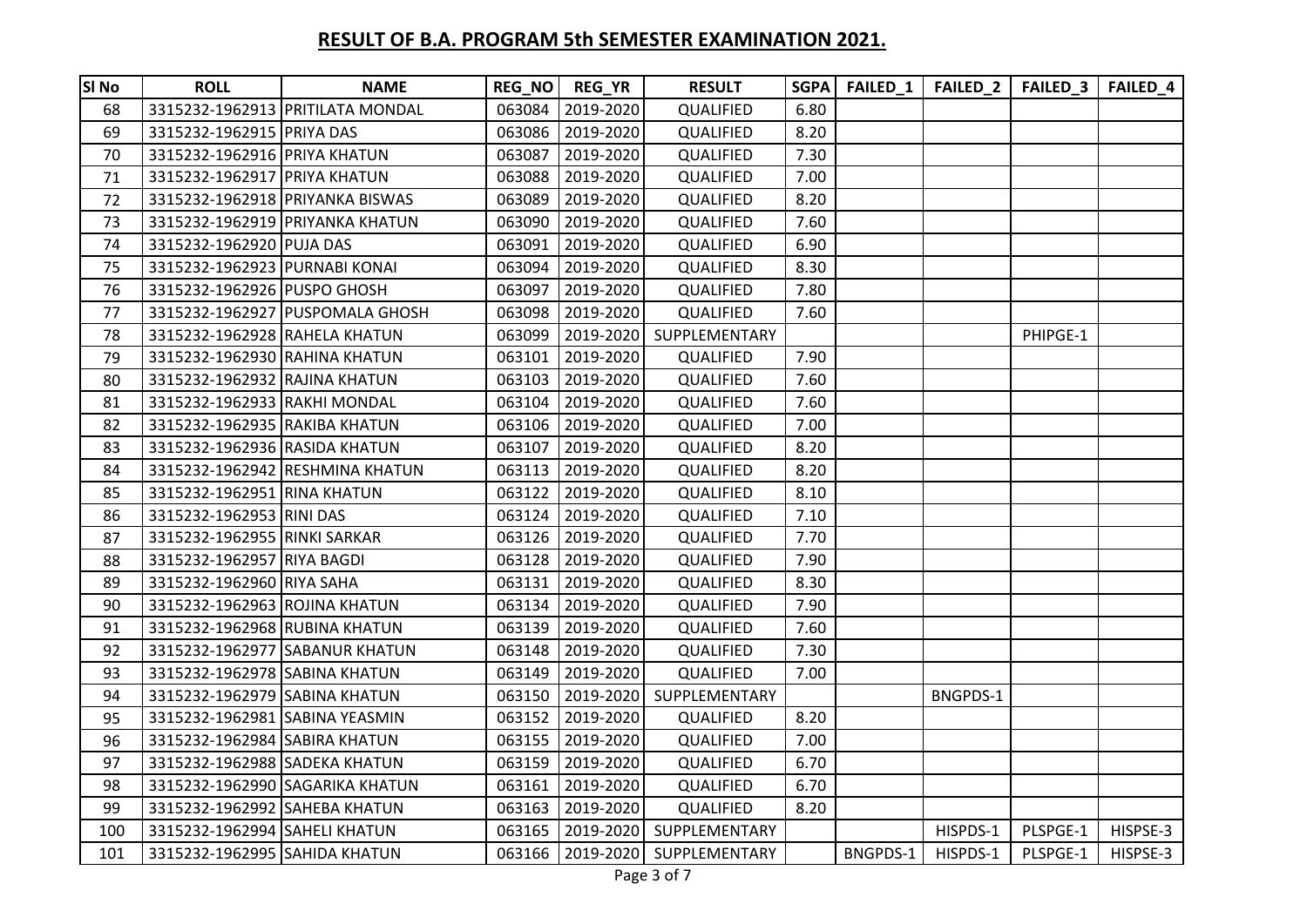| <b>SI No</b> | <b>ROLL</b>                     | <b>NAME</b>                        |        | REG_NO   REG_YR  | <b>RESULT</b> | <b>SGPA</b> | FAILED_1   FAILED_2   FAILED_3 | <b>FAILED 4</b> |
|--------------|---------------------------------|------------------------------------|--------|------------------|---------------|-------------|--------------------------------|-----------------|
| 102          | 3315232-1962996 SAHIDA KHATUN   |                                    |        | 063167 2019-2020 | QUALIFIED     | 7.40        |                                |                 |
| 103          | 3315232-1962997 SAHINA KHATUN   |                                    |        | 063168 2019-2020 | QUALIFIED     | 7.30        |                                |                 |
| 104          | 3315232-1962998 SAHINA KHATUN   |                                    |        | 063169 2019-2020 | QUALIFIED     | 7.00        |                                |                 |
| 105          | 3315232-1962999 SAINIKA SULTANA |                                    |        | 063170 2019-2020 | QUALIFIED     | 7.30        |                                |                 |
| 106          | 3315232-1963000 SAIRA BANU      |                                    | 063171 | 2019-2020        | QUALIFIED     | 8.20        |                                |                 |
| 107          | 3315232-1963005 SAKINA KHATUN   |                                    | 063176 | 2019-2020        | QUALIFIED     | 7.90        |                                |                 |
| 108          | 3315232-1963013 SANCHITA KISKU  |                                    | 063184 | 2019-2020        | QUALIFIED     | 6.80        |                                |                 |
| 109          |                                 | 3315232-1963015 SANCHITA MARJIT    | 063186 | 2019-2020        | QUALIFIED     | 7.30        |                                |                 |
| 110          |                                 | 3315232-1963016 SANTANA KHATUN     | 063187 | 2019-2020        | QUALIFIED     | 7.90        |                                |                 |
| 111          | 3315232-1963018 SATHI DAS       |                                    | 063189 | 2019-2020        | QUALIFIED     | 6.70        |                                |                 |
| 112          | 3315232-1963019 SATHI MONDAL    |                                    | 063190 | 2019-2020        | QUALIFIED     | 8.30        |                                |                 |
| 113          | 3315232-1963022 SEMIJA KHATUN   |                                    | 063193 | 2019-2020        | QUALIFIED     | 7.90        |                                |                 |
| 114          | 3315232-1963025 SHYAMALI CHARE  |                                    |        | 063196 2019-2020 | QUALIFIED     | 8.30        |                                |                 |
| 115          | 3315232-1963026 SIKHA MARJIT    |                                    | 063197 | 2019-2020        | QUALIFIED     | 7.90        |                                |                 |
| 116          | 3315232-1963027 SIMA KHATUN     |                                    |        | 063198 2019-2020 | QUALIFIED     | 7.00        |                                |                 |
| 117          | 3315232-1963030 SNEHA PAL       |                                    | 063201 | 2019-2020        | QUALIFIED     | 7.60        |                                |                 |
| 118          | 3315232-1963038 SONALI KHATUN   |                                    |        | 063209 2019-2020 | QUALIFIED     | 7.40        |                                |                 |
| 119          | 3315232-1963039 SONALI KHATUN   |                                    | 063210 | 2019-2020        | QUALIFIED     | 6.70        |                                |                 |
| 120          |                                 | 3315232-1963041 SUCHITRA MANDAL    |        | 063212 2019-2020 | QUALIFIED     | 7.90        |                                |                 |
| 121          | 3315232-1963045 SUHANA KHATUN   |                                    | 063216 | 2019-2020        | QUALIFIED     | 7.90        |                                |                 |
| 122          | 3315232-1963051 SUMANA GHOSH    |                                    | 063222 | 2019-2020        | SUPPLEMENTARY |             |                                | PLSPSE-3        |
| 123          | 3315232-1963052 SUMINA KHATUN   |                                    | 063223 | 2019-2020        | QUALIFIED     | 6.30        |                                |                 |
| 124          | 3315232-1963061 SUTAPA MANDAL   |                                    | 063232 | 2019-2020        | QUALIFIED     | 8.10        |                                |                 |
| 125          | 3315232-1963064 TAJMIRA KHATUN  |                                    | 063235 | 2019-2020        | QUALIFIED     | 7.00        |                                |                 |
| 126          | 3315232-1963065 TAJMIRA KHATUN  |                                    |        | 063236 2019-2020 | QUALIFIED     | 7.90        |                                |                 |
| 127          | 3315232-1963066 TAKBIRA KHATUN  |                                    | 063237 | 2019-2020        | QUALIFIED     | 8.20        |                                |                 |
| 128          |                                 | 3315232-1963067 TANIMA CHAKRABORTY |        | 063238 2019-2020 | QUALIFIED     | 7.10        |                                |                 |
| 129          | 3315232-1963072 TASIRA KHATUN   |                                    | 063243 | 2019-2020        | QUALIFIED     | 7.30        |                                |                 |
| 130          |                                 | 3315232-1963073 TASLEMA KHATUN     | 063244 | 2019-2020        | QUALIFIED     | 7.60        |                                |                 |
| 131          | 3315232-1963078 TOHIDA PARVIN   |                                    | 063249 | 2019-2020        | QUALIFIED     | 6.80        |                                |                 |
| 132          | 3315232-1963079 TRISHA SARKAR   |                                    | 063250 | 2019-2020        | QUALIFIED     | 7.30        |                                |                 |
| 133          | 3315232-1963081 TUHINA KHATUN   |                                    | 063252 | 2019-2020        | QUALIFIED     | 8.20        |                                |                 |
| 134          | 3315232-1963085 YEASA SIDDIKA   |                                    |        | 063256 2019-2020 | QUALIFIED     | 6.80        |                                |                 |
| 135          | 3315232-1963086 ABDUL ALIM SK   |                                    | 063257 | 2019-2020        | QUALIFIED     | 7.60        |                                |                 |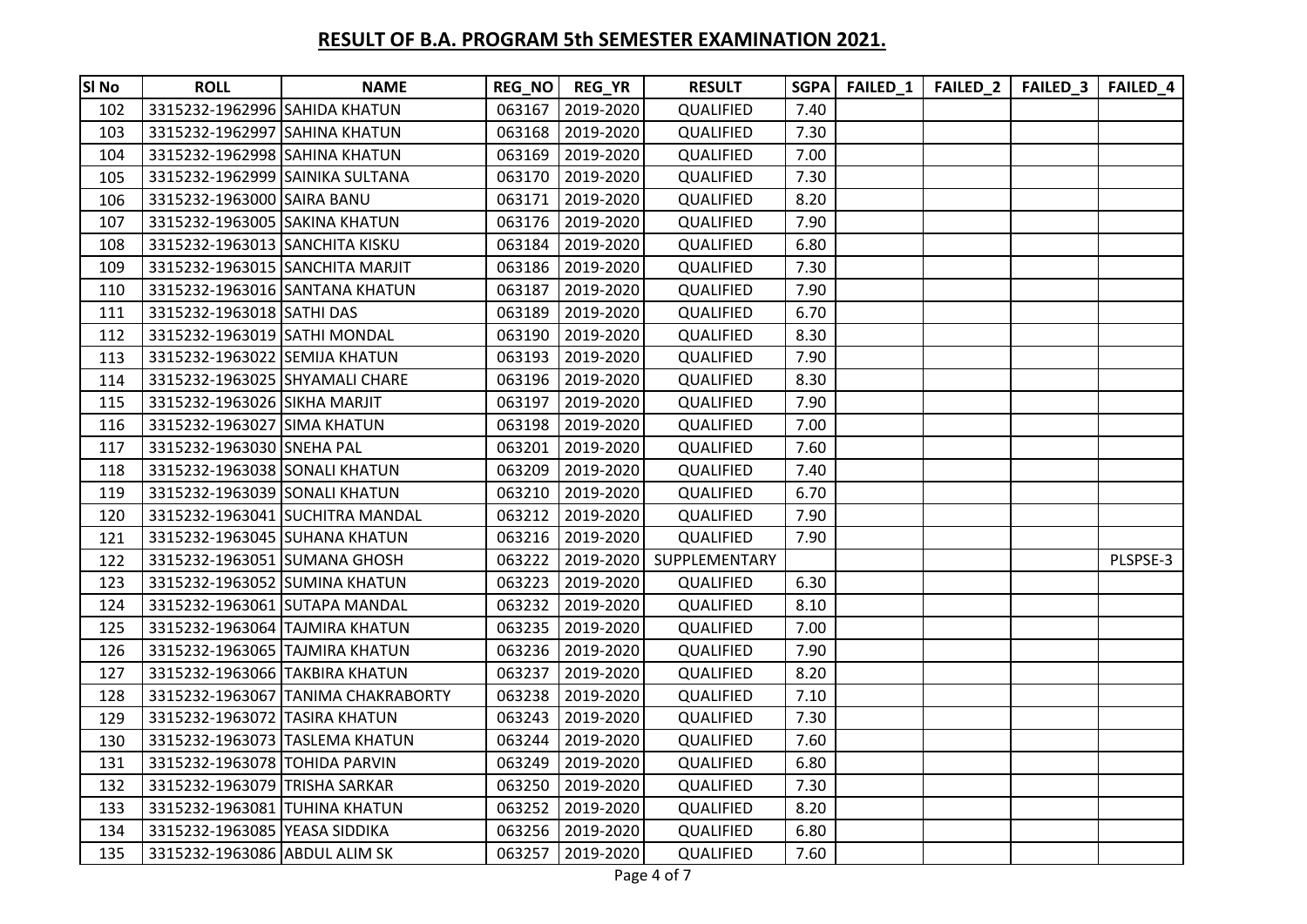| <b>SI No</b> | <b>ROLL</b>                     | <b>NAME</b>                      |        | REG_NO   REG_YR  | <b>RESULT</b> | SGPA | FAILED <sub>1</sub> | FAILED_2 | FAILED_3 | FAILED <sub>4</sub> |
|--------------|---------------------------------|----------------------------------|--------|------------------|---------------|------|---------------------|----------|----------|---------------------|
| 136          | 3315232-1963088 ABDULLA ALI     |                                  | 063259 | 2019-2020        | SUPPLEMENTARY |      | HISPDS-1            | PLSPDS-1 | BNGPGE-1 | HISPSE-3            |
| 137          | 3315232-1963090 ABHIJIT MARJIT  |                                  | 063261 | 2019-2020        | QUALIFIED     | 7.10 |                     |          |          |                     |
| 138          | 3315232-1963094 AKAS ALI SHEIKH |                                  | 063265 | 2019-2020        | SUPPLEMENTARY |      | BNGPDS-1            | HISPDS-1 | PHIPGE-1 | BNGPSE-3            |
| 139          | 3315232-1963100 ALLARAKHA SK    |                                  | 063271 | 2019-2020        | QUALIFIED     | 6.60 |                     |          |          |                     |
| 140          | 3315232-1963106 ANTU PRAMANIK   |                                  | 063277 | 2019-2020        | QUALIFIED     | 7.70 |                     |          |          |                     |
| 141          | 3315232-1963111 ARIF UL ISLAM   |                                  | 063282 | 2019-2020        | QUALIFIED     | 7.40 |                     |          |          |                     |
| 142          | 3315232-1963115 ARJUN MANDAL    |                                  | 063286 | 2019-2020        | QUALIFIED     | 7.10 |                     |          |          |                     |
| 143          | 3315232-1963117 ASHIK ALI       |                                  | 063288 | 2019-2020        | QUALIFIED     | 7.20 |                     |          |          |                     |
| 144          | 3315232-1963118 ASIKUL SK       |                                  | 063289 | 2019-2020        | QUALIFIED     | 7.60 |                     |          |          |                     |
| 145          | 3315232-1963121 ASTIK MANDAL    |                                  | 063292 | 2019-2020        | QUALIFIED     | 6.40 |                     |          |          |                     |
| 146          | 3315232-1963123 AZIRUL SK       |                                  | 063294 | 2019-2020        | QUALIFIED     | 6.00 |                     |          |          |                     |
| 147          | 3315232-1963125 BAPAN MARDI     |                                  | 063296 | 2019-2020        | QUALIFIED     | 7.60 |                     |          |          |                     |
| 148          | 3315232-1963130 BIKRAM DOLUI    |                                  | 063301 | 2019-2020        | SUPPLEMENTARY |      |                     | PLSPDS-1 |          |                     |
| 149          | 3315232-1963132 BIKRAM MANDAL   |                                  | 063303 | 2019-2020        | QUALIFIED     | 7.70 |                     |          |          |                     |
| 150          | 3315232-1963134 BIKRAM PAL      |                                  | 063305 | 2019-2020        | QUALIFIED     | 6.90 |                     |          |          |                     |
| 151          |                                 | 3315232-1963140 BISWAJIT MONDAL  | 063311 | 2019-2020        | QUALIFIED     | 6.40 |                     |          |          |                     |
| 152          |                                 | 3315232-1963143 BUDDHADEB MANDAL |        | 063314 2019-2020 | QUALIFIED     | 6.70 |                     |          |          |                     |
| 153          |                                 | 3315232-1963149 DEBASISH MANDAL  | 063320 | 2019-2020        | QUALIFIED     | 7.40 |                     |          |          |                     |
| 154          |                                 | 3315232-1963150 DEBKANTA GHOSH   | 063321 | 2019-2020        | QUALIFIED     | 7.70 |                     |          |          |                     |
| 155          |                                 | 3315232-1963152 DIBBENDU MONDAL  |        | 063323 2019-2020 | QUALIFIED     | 6.10 |                     |          |          |                     |
| 156          |                                 | 3315232-1963153 DIBYAJOTI GHOSH  |        | 063324 2019-2020 | QUALIFIED     | 7.70 |                     |          |          |                     |
| 157          |                                 | 3315232-1963163 HAJRAT MAHAMMAD  | 063334 | 2019-2020        | QUALIFIED     | 7.80 |                     |          |          |                     |
| 158          |                                 | 3315232-1963164 HAMJAUR RAHAMAN  |        | 063335 2019-2020 | QUALIFIED     | 7.40 |                     |          |          |                     |
| 159          | 3315232-1963166 HOSSAIN SK      |                                  | 063337 | 2019-2020        | QUALIFIED     | 6.30 |                     |          |          |                     |
| 160          | 3315232-1963167 HRIDAY PAL      |                                  |        | 063338 2019-2020 | QUALIFIED     | 7.70 |                     |          |          |                     |
| 161          | 3315232-1963171  IMAMUL SK      |                                  | 063342 | 2019-2020        | QUALIFIED     | 8.00 |                     |          |          |                     |
| 162          | 3315232-1963173 JAHANGIR ALAM   |                                  | 063344 | 2019-2020        | QUALIFIED     | 7.60 |                     |          |          |                     |
| 163          | 3315232-1963174 JAHANGIR ALI    |                                  | 063345 | 2019-2020        | QUALIFIED     | 7.90 |                     |          |          |                     |
| 164          | 3315232-1963175 JAKIR SK        |                                  | 063346 | 2019-2020        | QUALIFIED     | 6.70 |                     |          |          |                     |
| 165          | 3315232-1963181 JOSIMUDDIN SK   |                                  | 063352 | 2019-2020        | SUPPLEMENTARY |      |                     |          | PLSPGE-1 |                     |
| 166          | 3315232-1963182 JOY KHAMARU     |                                  | 063353 | 2019-2020        | QUALIFIED     | 7.10 |                     |          |          |                     |
| 167          | 3315232-1963183 JOY PRODHAN     |                                  | 063354 | 2019-2020        | QUALIFIED     | 7.30 |                     |          |          |                     |
| 168          | 3315232-1963184 JULFIKAR ALI    |                                  | 063355 | 2019-2020        | SUPPLEMENTARY |      | BNGPDS-1            | HISPDS-1 | SANPGE-1 | BNGPSE-3            |
| 169          | 3315232-1963185 JWEL MOLLA      |                                  |        | 063356 2019-2020 | SUPPLEMENTARY |      | BNGPDS-1            | HISPDS-1 | SANPGE-1 | HISPSE-3            |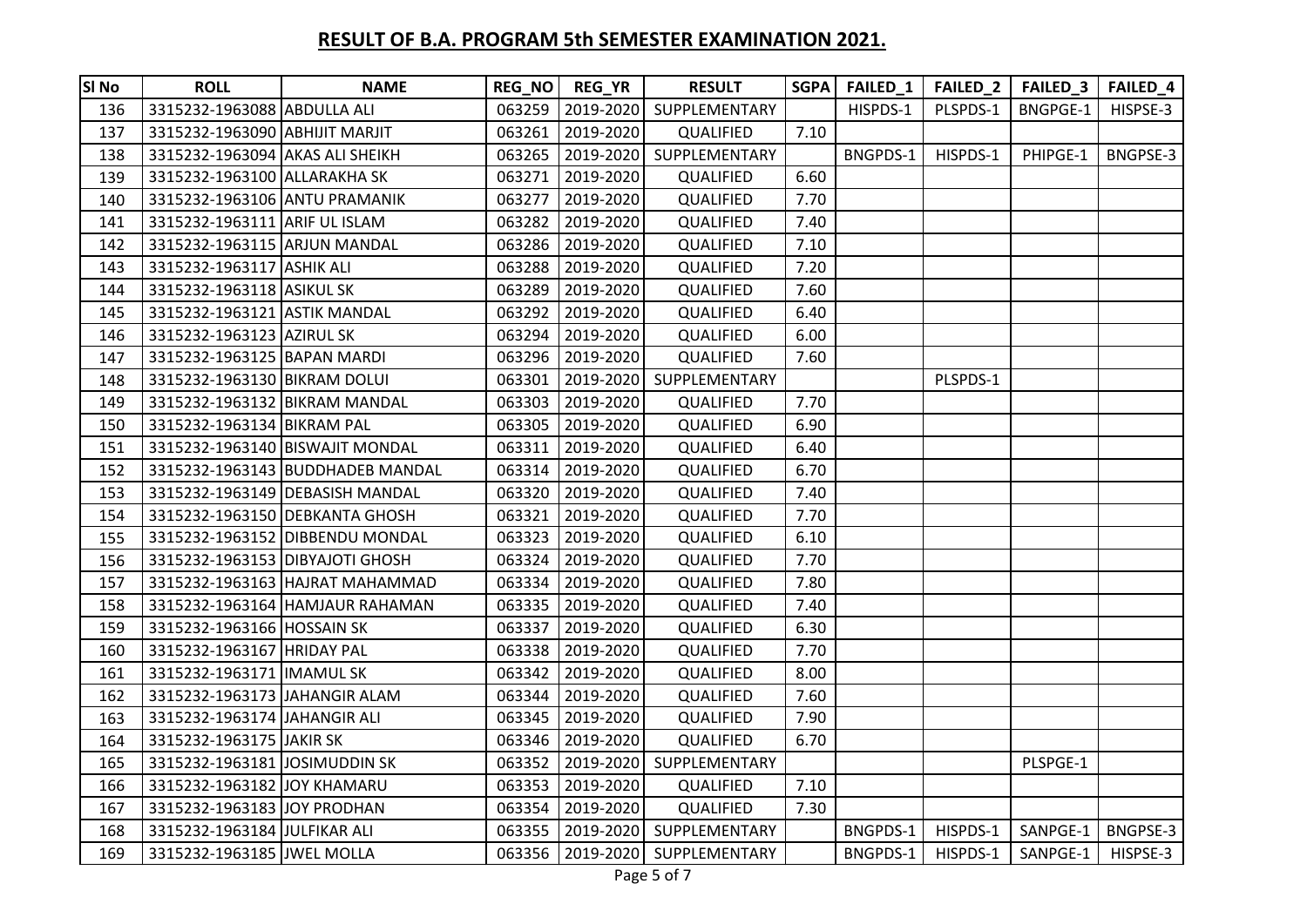| <b>SI No</b> | <b>ROLL</b>                     | <b>NAME</b>                       | REG_NO | <b>REG_YR</b> | <b>RESULT</b> | <b>SGPA</b> | FAILED_1 | FAILED <sub>2</sub> | FAILED <sub>3</sub> | <b>FAILED 4</b> |
|--------------|---------------------------------|-----------------------------------|--------|---------------|---------------|-------------|----------|---------------------|---------------------|-----------------|
| 170          |                                 | 3315232-1963186 JYOTIRMOY MANDAL  | 063357 | 2019-2020     | QUALIFIED     | 7.10        |          |                     |                     |                 |
| 171          | 3315232-1963187 KAMREZZAMAN     |                                   | 063358 | 2019-2020     | QUALIFIED     | 8.00        |          |                     |                     |                 |
| 172          |                                 | 3315232-1963189 KAZIBUR RAHAMAN   | 063360 | 2019-2020     | QUALIFIED     | 7.30        |          |                     |                     |                 |
| 173          | 3315232-1963193 KOLIMODDIN SK   |                                   | 063364 | 2019-2020     | QUALIFIED     | 7.10        |          |                     |                     |                 |
| 174          | 3315232-1963197 MAHADEB HAZRA   |                                   | 063368 | 2019-2020     | QUALIFIED     | 7.10        |          |                     |                     |                 |
| 175          |                                 | 3315232-1963198 MAHADEV MANDAL    | 063369 | 2019-2020     | QUALIFIED     | 7.00        |          |                     |                     |                 |
| 176          | 3315232-1963202 MASEM ALI       |                                   | 063373 | 2019-2020     | QUALIFIED     | 7.90        |          |                     |                     |                 |
| 177          | 3315232-1963203 MASID MOLLA     |                                   | 063374 | 2019-2020     | SUPPLEMENTARY |             | BNGPDS-1 | HISPDS-1            | SANPGE-1            | BNGPSE-3        |
| 178          | 3315232-1963204 MD ALIF SK      |                                   | 063375 | 2019-2020     | QUALIFIED     | 7.90        |          |                     |                     |                 |
| 179          | 3315232-1963205 MD GARIBULLAH   |                                   | 063376 | 2019-2020     | SUPPLEMENTARY |             | BNGPDS-1 | HISPDS-1            | PLSPGE-1            | BNGPSE-3        |
| 180          |                                 | 3315232-1963207 MD MEHEBUB JAHEDI | 063378 | 2019-2020     | SUPPLEMENTARY |             | BNGPDS-1 | HISPDS-1            | PLSPGE-1            | BNGPSE-3        |
| 181          | 3315232-1963212 MIR ISMAIL ALAM |                                   | 063383 | 2019-2020     | QUALIFIED     | 7.40        |          |                     |                     |                 |
| 182          | 3315232-1963214 MIRMODON SK     |                                   | 063385 | 2019-2020     | QUALIFIED     | 7.30        |          |                     |                     |                 |
| 183          | 3315232-1963218 MRINMOY SAHA    |                                   | 063389 | 2019-2020     | QUALIFIED     | 8.00        |          |                     |                     |                 |
| 184          | 3315232-1963225 NASIM AKTAR     |                                   | 063396 | 2019-2020     | QUALIFIED     | 8.60        |          |                     |                     |                 |
| 185          | 3315232-1963226 NASIM SHAIKH    |                                   | 063397 | 2019-2020     | QUALIFIED     | 7.30        |          |                     |                     |                 |
| 186          | 3315232-1963228 NAYAN SK        |                                   | 063399 | 2019-2020     | QUALIFIED     | 7.60        |          |                     |                     |                 |
| 187          | 3315232-1963230 NAZIMUL SHAIKH  |                                   | 063401 | 2019-2020     | QUALIFIED     | 7.50        |          |                     |                     |                 |
| 188          | 3315232-1963231 NAZME ANAM      |                                   | 063402 | 2019-2020     | QUALIFIED     | 7.40        |          |                     |                     |                 |
| 189          | 3315232-1963232 NEJAMUDDIN SK   |                                   | 063403 | 2019-2020     | QUALIFIED     | 7.60        |          |                     |                     |                 |
| 190          | 3315232-1963235 NIJAMUDDIN SK   |                                   | 063406 | 2019-2020     | QUALIFIED     | 6.70        |          |                     |                     |                 |
| 191          | 3315232-1963244 PRASENJIT DAS   |                                   | 063415 | 2019-2020     | QUALIFIED     | 7.40        |          |                     |                     |                 |
| 192          | 3315232-1963246 PROSAD MANDAL   |                                   | 063417 | 2019-2020     | QUALIFIED     | 7.70        |          |                     |                     |                 |
| 193          | 3315232-1963247 PROTAP MARJIT   |                                   | 063418 | 2019-2020     | QUALIFIED     | 6.70        |          |                     |                     |                 |
| 194          | 3315232-1963251 RAHUL MARJIT    |                                   | 063422 | 2019-2020     | QUALIFIED     | 7.10        |          |                     |                     |                 |
| 195          | 3315232-1963255 RAJIB GHOSH     |                                   | 063426 | 2019-2020     | QUALIFIED     | 7.70        |          |                     |                     |                 |
| 196          | 3315232-1963259 RAJU MONDAL     |                                   | 063430 | 2019-2020     | QUALIFIED     | 7.00        |          |                     |                     |                 |
| 197          | 3315232-1963261 RAKESH GHOSH    |                                   | 063432 | 2019-2020     | QUALIFIED     | 7.00        |          |                     |                     |                 |
| 198          |                                 | 3315232-1963262 RAKESH PRAMANIK   | 063433 | 2019-2020     | QUALIFIED     | 7.70        |          |                     |                     |                 |
| 199          | 3315232-1963266 RIJU PRODHAN    |                                   | 063437 | 2019-2020     | QUALIFIED     | 7.10        |          |                     |                     |                 |
| 200          | 3315232-1963268 RIPAN MARJIT    |                                   | 063439 | 2019-2020     | QUALIFIED     | 6.70        |          |                     |                     |                 |
| 201          | 3315232-1963269 RIPON MONDAL    |                                   | 063440 | 2019-2020     | QUALIFIED     | 7.60        |          |                     |                     |                 |
| 202          | 3315232-1963270 RITON SHAIKH    |                                   | 063441 | 2019-2020     | QUALIFIED     | 6.80        |          |                     |                     |                 |
| 203          | 3315232-1963272 ROCKY HALDAR    |                                   | 063443 | 2019-2020     | QUALIFIED     | 7.00        |          |                     |                     |                 |